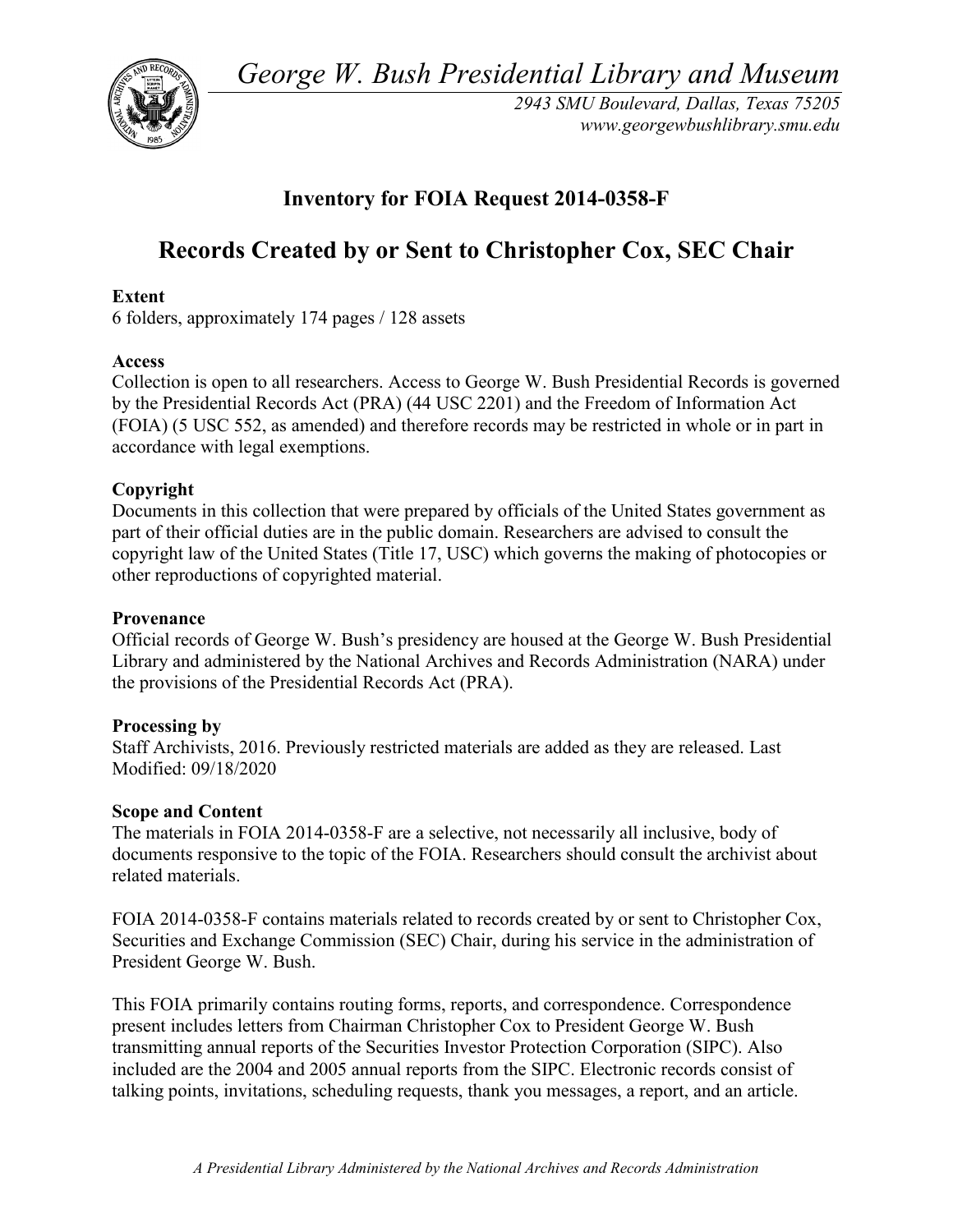staff members at the end of the administration. Additionally, there are talking points on the Invitations to farewell and swearing-in receptions are present, as well as invitations and scheduling requests for meetings. There are thank you messages from Chairman Cox regarding mentions of the SEC in a speech given by President George W. Bush and a thank you message to Transatlantic Economic Partnership, the November 2006 report from the Committee on Capital Markets Regulation, a letter to Chairman Cox from the Financial Services Roundtable, and information regarding the Emergency Economic Stabilization Act of 2008.

#### **System of Arrangement**

 The materials in FOIA 2015-0358-F are a systematic body of documents responsive to the topic of the FOIA. Researchers should consult an archivist about related materials.

Documents responsive to this FOIA were found in these collection areas – White House Office of Records Management (WHORM) Subject Files, Staff Member Office Files, and George W. Bush Presidential Electronic Records.

Staff Member Office Files are maintained at the folder level by staff members within their individual offices and document all levels of administration activity.

Staff Member Office Files are processed at the folder level, that is, individual documents are not selected and removed from a folder for processing. While this method maintains folder integrity, it frequently results in the incidental processing of documents that are not wholly responsive to the subject area.

WHORM Subject Files are processed at the document level.

The WHORM Subject File compiled by the White House Office of Records Management is comprised of a series of documents assigned a letter/number combination and filed in a subject category. A complete listing of the subject categories including a detailed description of each category is available in our research room and on our website at <www.georgewbushlibrary.smu.edu>

The Executive Office of the President (EOP) instance of the Electronic Records Archive (ERA) contains electronic records created or received by President George W. Bush. These records are stored in Search and Access Sets (SAS) that represent their originating computer program, such as Exchange Email or the Worker and Visitor Entry System (WAVES). In addition to records captured from the White House's electronic systems, EOP-ERA also contains records from the home and shared drives used by White House staff.

 The following is a list of electronic search results lists (SRLs) and folders processed in response to FOIA 2014-0358-F:

#### *George W. Bush Electronic Records*

Exchange From contains 55 assets. Exchange\_To contains 73 assets.